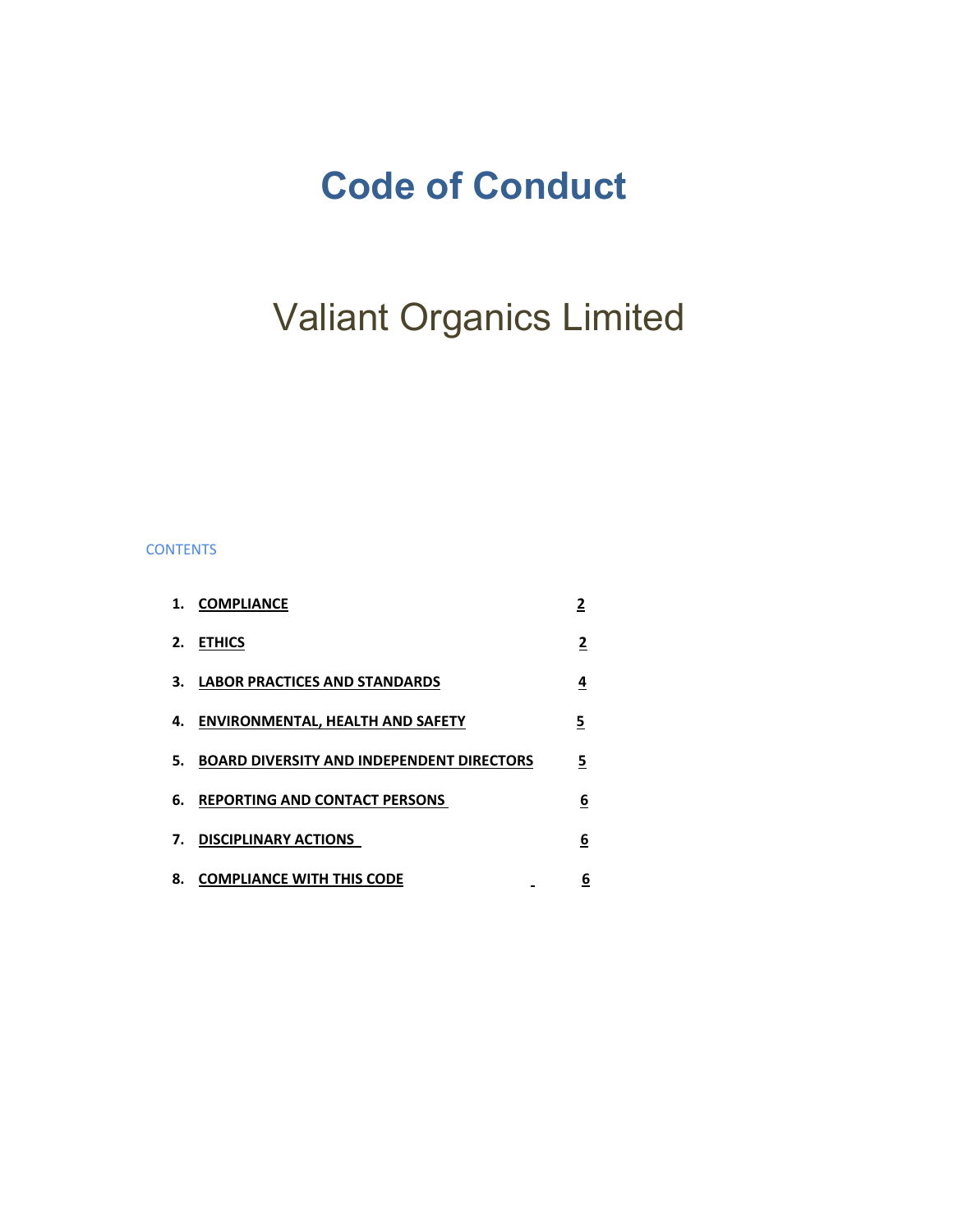#### **PREAMBLE**

Valiant Organics Limited (hereinafter may be referred as 'the Company' or 'VOL' or 'Valiant') business practices have been governed by our Values like persistent, confident, resilient. In this way we want to be a reliable partner for our customers, suppliers, employees, and the shareholders.

We want to continuously grow resulting in increased profitability profitably but not at all costs. Acting irresponsibly can lead to considerable damage. For this cause, compliance with applicable rules, regulations, codes, guidelines, and policies must be regarded as permanent feature of our corporate culture.

This Code of Business Conduct specifies and helps the continued implementation of the Company's values by establishing certain non‐negotiable minimum standards of behaviour. Let us consistently orient our daily conduct towards each other, our business partners and public accordingly.

Employees are guided by the following basic principles:

–– avoid any conduct that could damage, or risk VOL or its reputation;

–– act legally and put the Company's interests above personal interests.

For the purpose of this Code, references to "employees" include employees, associates, officers and directors of VOL.

We reaffirm our commitment to future-ready growth and enhanced value creation, and to building the Valiant of tomorrow.

With deep domain knowledge, a specialised business model, and competitive advantages, we worked towards achieving synergistic growth. We are leveraging the growing addressable market and rising industry opportunities to fulfil our vision of a sustainable and profitable progress.

#### **I. COMPLIANCE**

#### **We respect the law always**

We respect and comply with all applicable local, national and international laws and regulations, wherever we do business. Compliance with these laws and regulations is a prerequisite for lasting corporate success. Violations can have severe consequences such as criminal convictions, fines, and reputational damage.

We do not tolerate such violations and expect our employees and business partners to conduct business according to applicable laws and regulations. Where national legal requirements are more restrictive than the rules followed at Valiant Organics Limited, these national legal requirements are met first.

## **II. ETHICS**

#### **A. Integrity, Bribery, and anti – corruption**

We act with integrity when dealing with others and expect business partners (e.g. private or business customers, suppliers, agents and consultants) to observe relevant legal requirements. We do business with third parties who conduct business ethically and do not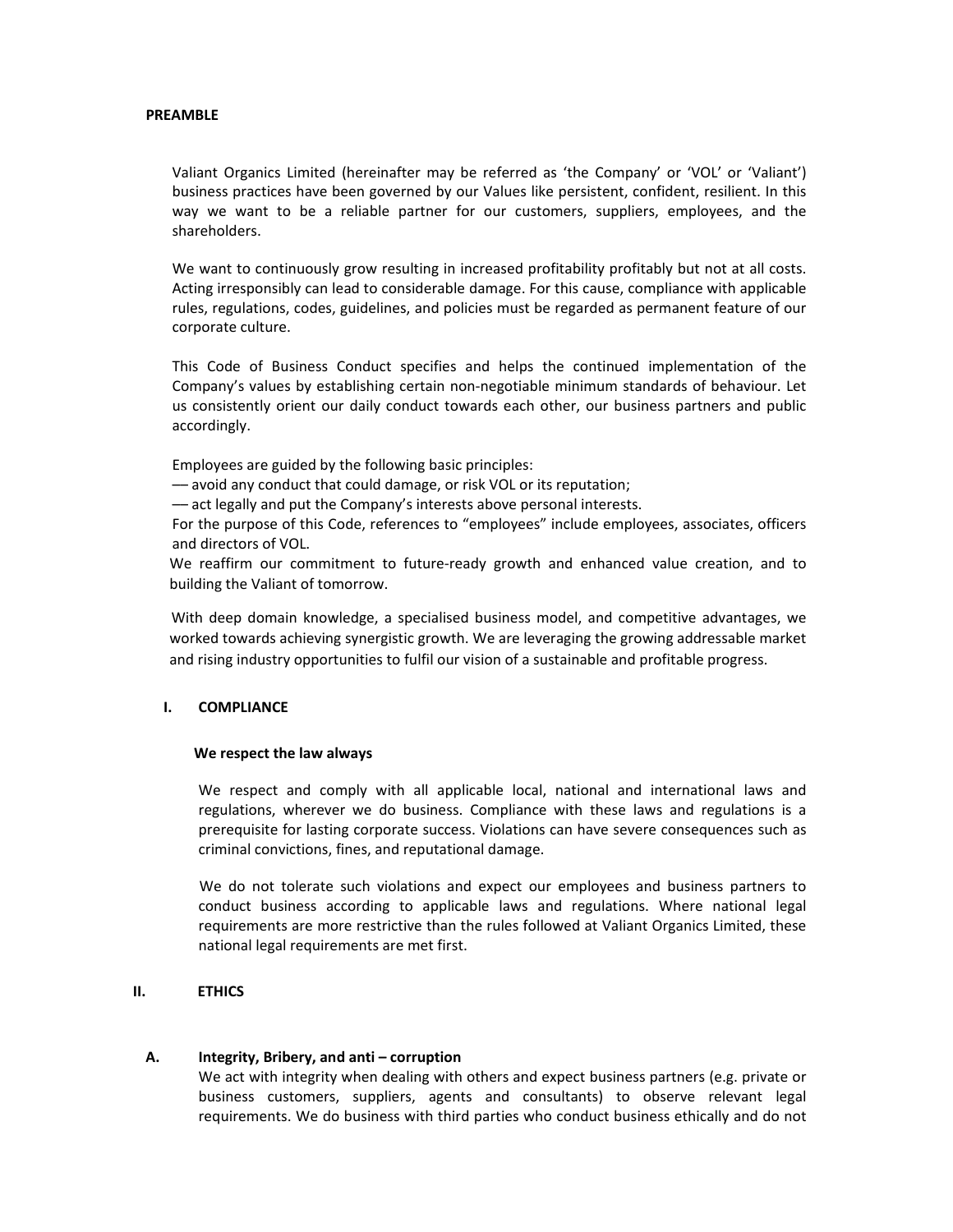subject the Company to criminal or other liability or cause the Company or Group reputational harm.

Bribe is offering, promising, giving or accepting any monetary or other advantage or something of value to improperly influence a decision in one's favour. Bribery may be active or passive and may include payment to government officials, public servants at national, local, or international level, political parties, to contractors for award of contract, obtain permits or regulatory approvals, break laws or regulations. It also includes kickbacks‐ the giving or receiving of personal payments to influence the awarding of a contract or other favourable business transaction.

## **B. Conflict of interest**

We expect loyalty and integrity from all our employees. This means that all employees will act solely in the interests of the Company within the scope of their employment in the Company. Private or personal business interests must not be allowed to interfere with or obstruct the business interests of the Company. A conflict of interest exists when actions or private interests interfere in any way – or even appear to interfere – with the interests of the Company.

Every employee is expected to disclose to the supervisor, manager, or HR the existence of any potential conflict of interest and take measures to get it resolved to bring to a level of fair business practices.

#### C. **Anti‐Competitive Behaviour**

The Company stands for fair and undistorted competition. The Company expects its employees to refrain from taking part in agreements or concerted practices with other companies that restrict competition or breach anti‐trust laws.

## D. **Protection of Data Privacy**

The Company places great importance on protecting the personal data of its employees and business partners. All personal data collected and held by the Company is processed fairly, transparently, carefully and in compliance with the locally applicable data privacy laws. Business information of our partners that is shared with us is kept confidential and shared with concern only on 'Need to know' basis for execution of the transaction. Confidential information shall not be disclosed / shared to anyone outside the company without proper authorization or unless required by law.

## E. **Responsible marketing**

Respecting individuals, society and the environment, the Company's communication (whether marketing or otherwise) is to be made in the manner that is legal, ethical, transparent, and truthful. Communicators must not breach any laws, regulations, or industry codes of conduct.

## **F. Insider Trading**

Connected persons and employees, possessing insider information i.e. specific confidential information that could have a potential influence on the price of Company's shares, are not allowed to use this information for the trading of shares or other financial instruments, nor can they pass on insider information to third parties or use it for recommending the purchase or sale of shares and other financial instruments. All concerns are therefore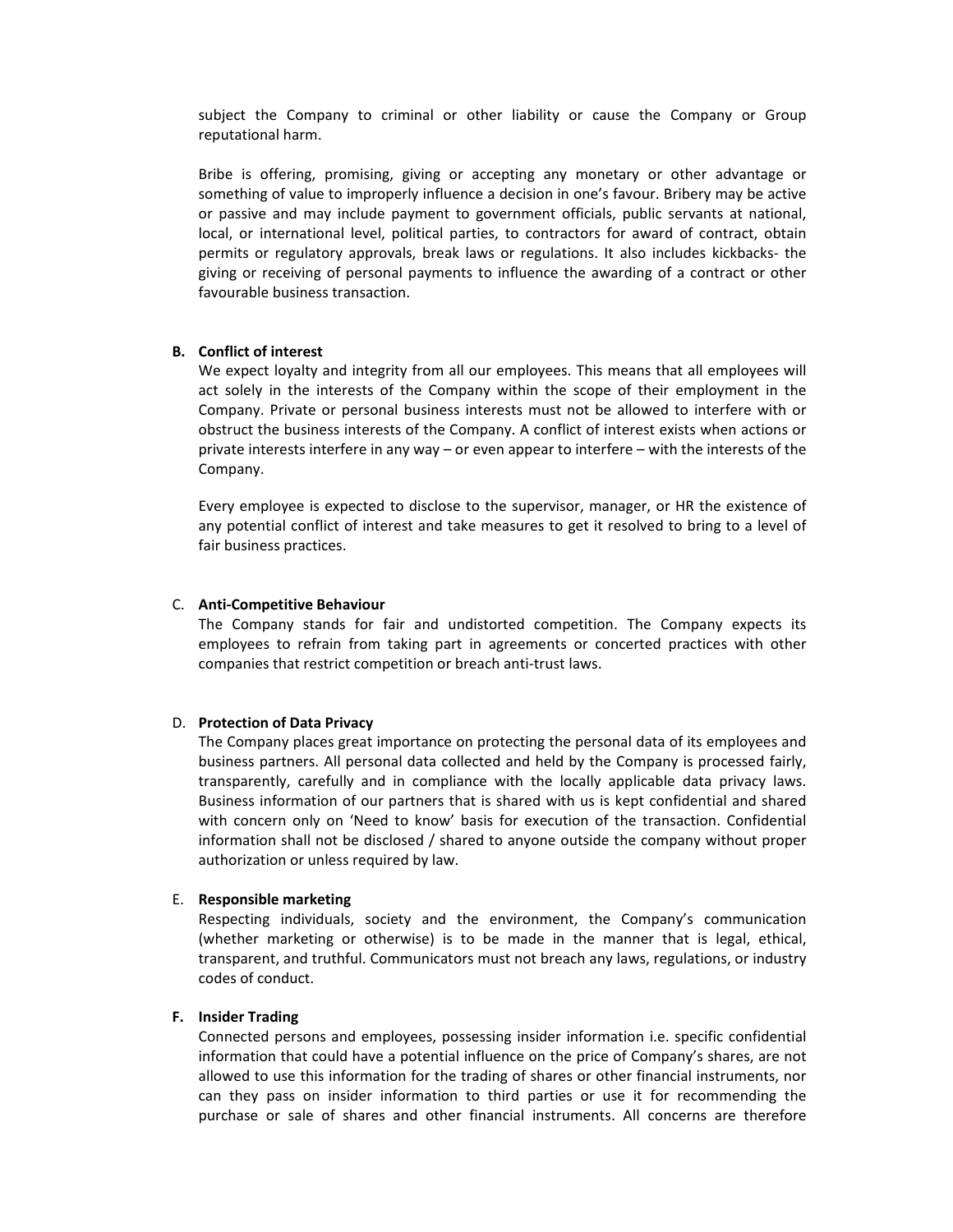expected to adhere Company's 'Code on Prohibition of Insider Trading' and relevant regulation in that respect.

#### G. **Money laundering**

Money laundering is a process of taking the proceeds of serious criminal activities like drug trafficking or terrorist activities and making their origin appear legal. It allows criminals to transform illegally obtained gain into seemingly legitimate funds and prevents them from being confiscated by the police.

## H. **Fraud**

Fraud is intentional deception or illegal, unethical, dishonest, or improper conduct that could result in gain, profit or advantage to an employee or harm or loss to the Company or another party. Engaging in fraud is a fundamental breach of our core value of care and integrity and the Company treats it as a most serious breach of Code of Conduct. Fraud can occur in part of the company, in many ways, employees must protect the company's assets and to this end, employees must not commit any fraud or be complicit and report any suspected or attempted fraud, unexplained disappearance of funds or assets, or other suspected criminal activity. All cases of fraud will be investigated, recovery of losses arising will be pursued and disciplinary procedures fully enforced against employees engaged in or complicit in fraudulent acts.

## **I. Intellectual Property [IP]**

Intellectual Property, including competitively sensitive proprietary information, copyrights, patents, trademarks, service marks, trade secrets, design rights, technology, process, R&D, information, business plan, logos, brands and know-how, should be protected by every employee of the Company. To the extent permitted by law, the rights to all IP created using the Company's resources shall be the property of the Company. Employees should promptly disclose any works, inventions or developments they create to obtain legal protection over them.

### **III. LABOR PRACTICES AND STANDARDS**

 As we give highest priority to the health, safety, and security of our employees we provide humane working conditions to our employees', value their dignity and ensure that their human rights are not violated.

#### **A. Working conditions**

No employee should work in an unsafe or hazardous working condition and should immediately report to seniors or safety committee if any such situation is found.

All the employees, especially those who deal with hazardous chemicals should undergo safety training and should also be aware of the emergency plan.

#### **B. Human Rights**

Respect for human rights is an integral part of our corporate responsibility. We respect the dignity and individual rights of every employee and colleague as well as third parties with whom we do business.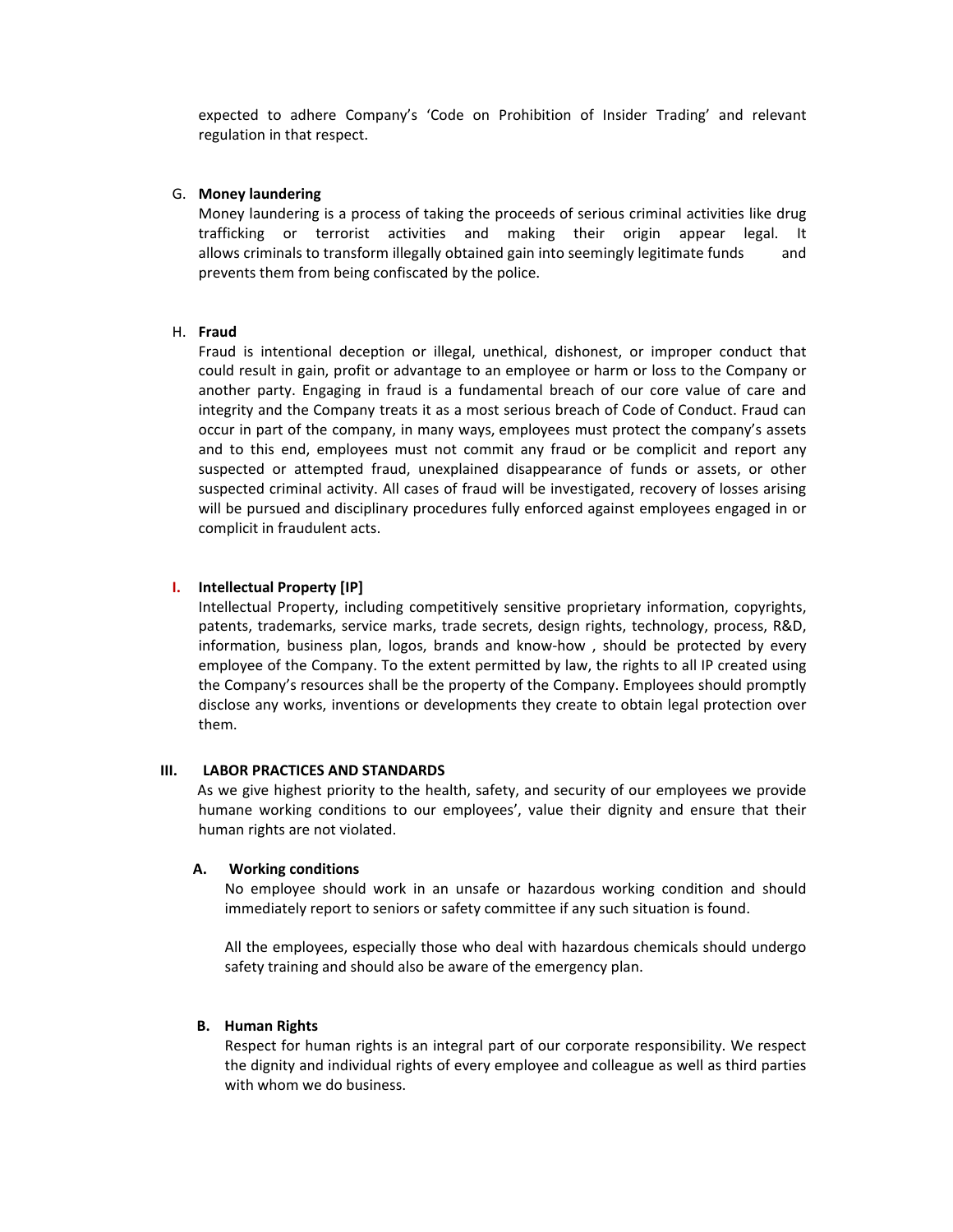## **C. Career Management & Employee Development**

A great deal of importance is attached to the further development of employees, who are the most valuable assets for the future of company and investment in their training is important. We expect active participation of all the employees in the designed career management programs and undergoing training to achieve the required skillsets.

## **D. Child & Forced Labour**

The Company does not accept any form of forced labour or child labour within the Company. It condemns any form of exploitation or discrimination and strictly complies with legal regulations.

## **E. Discrimination**

The Company works consistently to provide workplaces free of discrimination and harassment based on gender, ethnic background, religion, age, disability or sexual orientation.

This diversity is promoted and respected without exception. All employees deserve mutual respect. Every person is entitled to fair and respectful treatment. The Company is committed to a diverse working environment, in which each person's uniqueness is recognized and every individual is treated with courtesy, honesty and dignity. Harassment, bullying or intimidation is not tolerated.

#### **IV. ENVIRONMENTAL, HEALTH AND SAFETY**

 Protection of the environment is an integral part of Valliant's corporate responsibility. The Company is committed to continue complying with all environmental regulations and standards applicable to its operations and using environmentally conscious practices at all its locations.

The Company provides a safe working environment for its employees by meeting applicable legal requirements or Company guidelines with regard to health and safety. Managers, in particular, have the task of ensuring that appropriate health and safety precautions and measures are in place to ensure compliance with the company's requirements.

## **V. BOARD DIVERSITY AND INDEPENDENT DIRECTORS**

Aligning with regulatory requirements the basic philosophy behind an endeavour towards better corporate governance is to achieve business excellence. The Company recognizes and embraces the benefits of having a diverse Board and sees increasing diversity at the Board level as an essential element in maintaining the Company's long term sustainability, success and image. The Company's Board encompasses an optimum number of independent directors, who are additionally governed by Code of Conduct consisting of their duties, roles & responsibilities.

#### **VI. REPORTING AND CONTACT PERSONS**

Our employees always find an open door and are encouraged to speak up freely and without fear of repressive measures. Reprisals against employees who express their